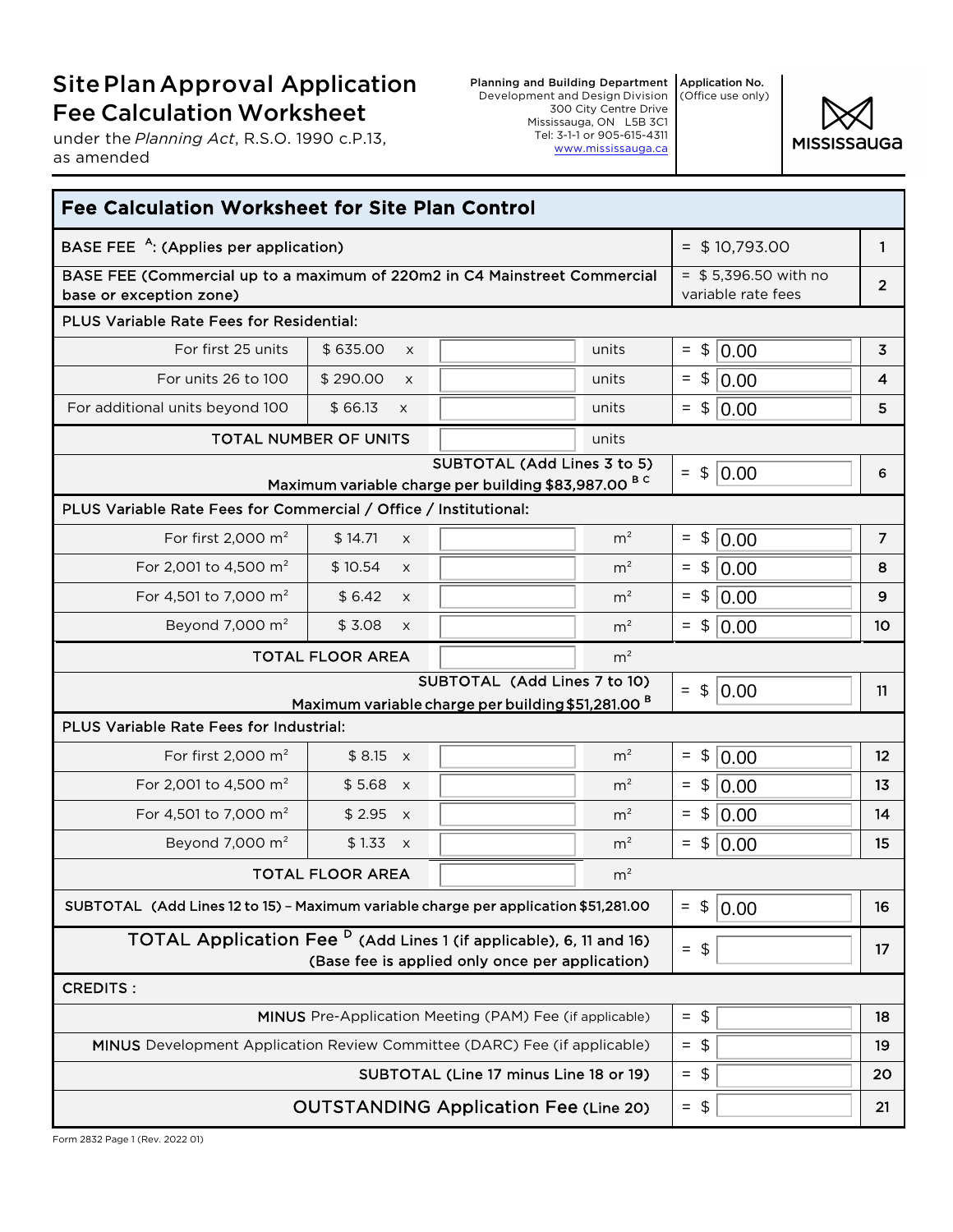## SitePlanApproval Application Fee Calculation Worksheet

under the *Planning Act*, R.S.O. 1990 c.P.13, as amended



| Fee Calculation Worksheet for Site Plan Control - Limited Circulation |            |                                    |    |  |
|-----------------------------------------------------------------------|------------|------------------------------------|----|--|
| BASE FEE <sup>A</sup> :                                               |            | $=$ \$4,477.00                     | 22 |  |
| <b>PLUS</b> Applicable Site Plan Minor Surcharge Fees:                |            |                                    |    |  |
| Planning & Building Department - Site Inventory Review                | \$1,207.00 | $=$ \$                             | 23 |  |
| Transportation & Works Department - Development Engineering Review    | \$414.00   | $=$ \$                             | 24 |  |
| \$127.00<br>Transportation & Works Department - Storm Drainage Review |            | $=$ \$                             | 25 |  |
| \$126.00<br>Transportation & Works Department - Environmental Review  |            | \$<br>$\equiv$                     | 26 |  |
| Transportation & Works Department - Traffic Review                    | \$466.00   | $=$ \$                             | 27 |  |
| <b>Community Services Department - Fire Review</b>                    | \$156.00   | \$<br>$=$                          | 28 |  |
| Community Services Department - Forestry Review                       | \$346.00   | \$<br>$\equiv$                     | 29 |  |
| Community Services Department - Heritage Review                       | \$438.00   | \$<br>$\equiv$                     | 30 |  |
| TOTAL Application Fee (Add Lines 22 to 30)                            |            | $\frac{1}{2}$<br> 0.00<br>$\equiv$ | 31 |  |
| <b>CREDITS:</b>                                                       |            |                                    |    |  |
| <b>MINUS</b> Pre-Application Meeting (PAM) Fee (if applicable)        |            | $=$ \$                             | 32 |  |
| <b>OUTSTANDING Application Fee (Line 31 minus Line 32)</b>            |            | - \$<br>$=$                        | 33 |  |

| Fee Calculation Worksheet for Site Plan Control -<br>New/Replacement Dwelling and Addition(s) to Existing Dwelling |                 |    |  |  |
|--------------------------------------------------------------------------------------------------------------------|-----------------|----|--|--|
| BASE FEE <sup>A</sup> :                                                                                            | $=$ \$10,793.00 | 34 |  |  |
| CREDITS :                                                                                                          |                 |    |  |  |
| MINUS Pre-Application Meeting (PAM) Fee (if applicable)                                                            | $=$ \$          | 35 |  |  |
| <b>OUTSTANDING Application Fee (Line 34 minus Line 35)</b>                                                         | $=$ \$          | 36 |  |  |

| Fee Calculation Worksheet for Site Plan Control - Master Site Plan               |                  |    |  |  |
|----------------------------------------------------------------------------------|------------------|----|--|--|
| BASE FEE <sup>A</sup> :                                                          | $=$ \$ 67,238.00 | 37 |  |  |
| CREDITS :                                                                        |                  |    |  |  |
| <b>MINUS</b> Pre-Application Meeting (PAM) Fee (if applicable)                   | $=$ \$           | 38 |  |  |
| <b>MINUS</b> Development Application Review Committee (DARC) Fee (if applicable) | $=$ \$           | 39 |  |  |
| <b>OUTSTANDING Application Fee (Line 37 minus Line 38 or 39)</b>                 | \$<br>$=$        | 40 |  |  |

Form 2832 Page 2 (Rev. 2022 01)